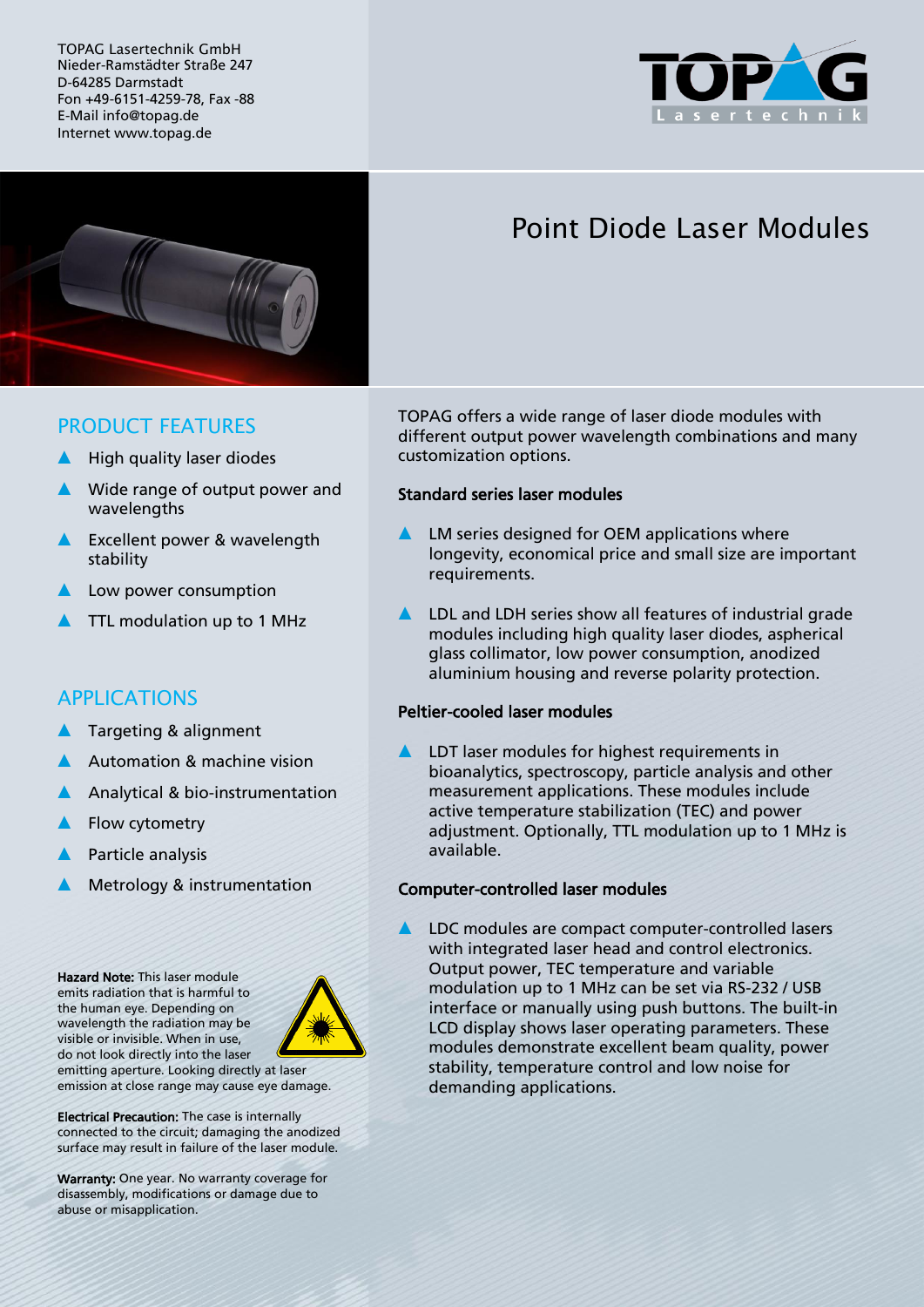TOPAG Lasertechnik GmbH Nieder-Ramstädter Straße 247 D-64285 Darmstadt Fon +49-6151-4259-78, Fax -88 E-Mail info@topag.de Internet www.topag.de



## SPECIFICATIONS

| <b>Standard series</b>              | <b>LM</b>                     | <b>LDL</b>       | <b>LDH</b>                         |  |
|-------------------------------------|-------------------------------|------------------|------------------------------------|--|
| Output power*                       | up to 3.5 mW                  | up to 5 mW       | up to 400 mW                       |  |
| Wavelength                          | $635 - 670$ nm                | $635 - 980$ nm   | $450 - 980$ nm                     |  |
| Collimation                         | fixed                         |                  | adjustable                         |  |
| Power stability                     | $< 1 \%$                      |                  |                                    |  |
| <b>Noise</b>                        | $< 0.5 %$ RMS                 |                  | $< 1$ % RMS                        |  |
| Pointing stability                  | $< 50$ µrad                   |                  | $<$ 25 µrad                        |  |
| Dimensions ( $\varnothing$ x L, mm) | 8 x 36 or 9 x 19<br>or 9 x 25 | $10.5 \times 26$ | 12 x 51 or<br>$15 \times 72$       |  |
| <b>Options</b>                      |                               |                  | TTL modulation &<br>fiber-coupling |  |

| <b>Peltier-cooled series</b> | <b>LDT</b>                                                   |  |
|------------------------------|--------------------------------------------------------------|--|
| Output power*                | up to 400 mW                                                 |  |
| Wavelength                   | $405 - 980$ nm                                               |  |
| Collimation                  | adjustable                                                   |  |
| Power stability              | $< 0.5 \%$                                                   |  |
| <b>Noise</b>                 | $< 0.5 %$ RMS                                                |  |
| Pointing stability           | $<$ 10 $\mu$ rad                                             |  |
| Dimensions (Ø x L, mm)       | 25.4 x 76.2                                                  |  |
| <b>Options</b>               | TTL modulation & fiber-coupling<br>,,,,,,,,,,,,,,,,,,,,,,,,, |  |

| <b>Computer-controlled series</b> | <b>LDC</b>                            |  |
|-----------------------------------|---------------------------------------|--|
| Output power*                     | up to 150 mW                          |  |
| Wavelength                        | $405 - 830$ nm                        |  |
| Collimation                       | fixed                                 |  |
| Power stability                   | < 0.5 %                               |  |
| <b>Noise</b>                      | $< 0.5 \%$ RMS                        |  |
| Pointing stability                | $<$ 10 $\mu$ rad                      |  |
| Interface                         | <b>RS-232/USB</b>                     |  |
| Dimensions (W x H x L, mm)        | 40 x 42.5 x 100                       |  |
| Modulation                        | TTL modulation, up to 1 MHz           |  |
| Options                           | beam circularization & fiber-coupling |  |
|                                   |                                       |  |

\* Depending on wavelength